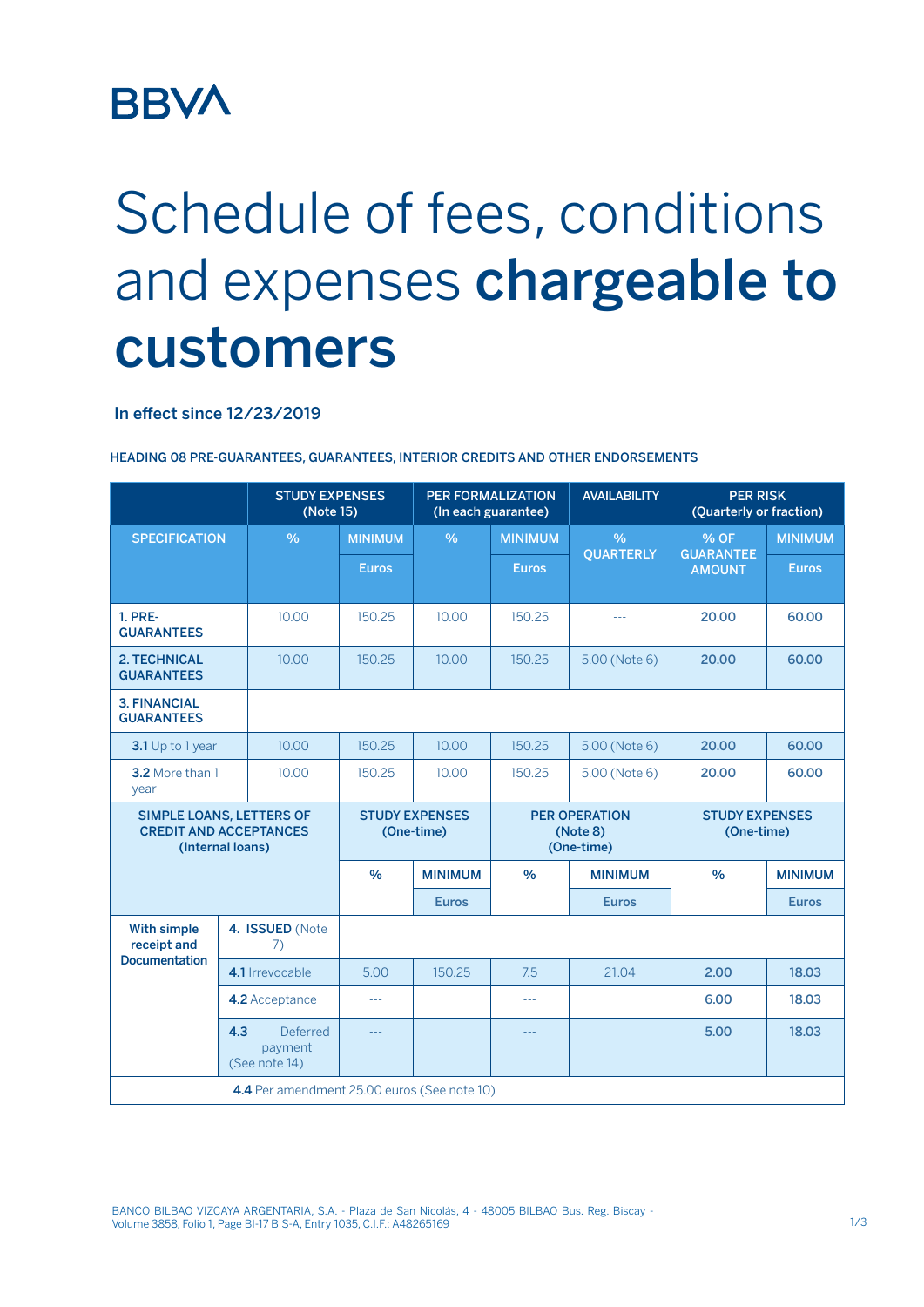### **RRV/**

| SIMPLE LOANS, LETTERS OF                                                           | <b>FEE PER TRANSACTION</b> |                |                 |                                       |  |  |  |
|------------------------------------------------------------------------------------|----------------------------|----------------|-----------------|---------------------------------------|--|--|--|
| <b>CREDIT AND ACCEPTANCES</b><br>(Interior credits)                                | $\frac{0}{0}$              | <b>MINIMUM</b> | <b>ONE-TIME</b> | <b>APPLICATION</b>                    |  |  |  |
|                                                                                    |                            | <b>Euros</b>   | <b>Euros</b>    |                                       |  |  |  |
| 5. RECEIVED (Note 9)                                                               |                            |                |                 |                                       |  |  |  |
| <b>5.1</b> Per notification/notice                                                 | 5.00                       | 40.00          | ----            | One time only                         |  |  |  |
| <b>5.2 Processing per</b><br>operation for<br>unconfirmed and<br>confirmed credits | 12.00                      | 45.00          |                 | One time only                         |  |  |  |
| 5.3 Per risk in confirmed<br>credits.                                              | 3.00                       | 40.00          |                 | Quarterly, apportionable per<br>month |  |  |  |
| 5.4 Per deferred payment.                                                          | 5.00                       | 15.03          |                 | Quarterly on the amount<br>deferred   |  |  |  |
| <b>5.5</b> Other payments:                                                         |                            |                |                 |                                       |  |  |  |
| 5.5.1Per transfer.                                                                 | 3.00                       | 18.03          | $\frac{1}{2}$   | One time only                         |  |  |  |
| 5.5.2 Per cancellation<br>(See note 12)                                            | ----                       | $\frac{1}{2}$  | 25.00           | Per cancelled record                  |  |  |  |
| 5.5.3 Per modification<br>(See note 10)                                            | ----                       |                | 25.00           | For each modification                 |  |  |  |

- NOTE 1 This HEADING shall be understood to include all guarantees presented to the tax authorities and the provision of all types of securities, guarantees and bonds to ensure the proper completion of obligations or commitments undertaken by the Client before a third party.
- NOTE 2 A pre-guarantee is a legal instrument through which the bank accepts the commitment to provide a permanent guarantee to the person or company that requests it and in favor of the recipient of the guarantee, provided that the conditions set forth in this commitment are fulfilled, and which shall not depend on the will of the bank.
- NOTE 3 Technical guarantees are those that do not involve direct payment obligations for the guarantor Bank, but that go into effect when the debtor has defaulted on non-financial commitments.
- NOTE 4 Financial guarantees can be of a commercial or non-commercial nature. The former refer to operations of a commercial nature and involve the deferred payment in the purchase and sale of any kind of assets, payment installments, amounts delivered early, etc. The latter refer to credit or loans obtained by the customer and guaranteed by other entities, which the guarantor bank is directly required to reimburse; generally, they consist of financial drafts or credit or loan policies
- NOTE 5 The risk fee will be charged in advance. In guarantees with guarantee of provision without maturity, the accrual of the fee will end when the document in which the guarantee is consigned is returned, and failing this, when the guarantee is cancelled to the satisfaction of the guarantor Bank, or, where applicable, when the secured creditor's right of claim expires. For the remaining guarantees, with a specified expiration date, the accrual of the fee will end when the guarantee expires, or earlier if it was reliably cancelled to the full satisfaction of the guarantor Bank, or, where applicable, when the secured creditor's right of claim expires. The fees associated with guarantees are calculated based on the amount of the primary obligation in effect at the time of receipt, plus any subsidiary and supplementary amounts that may result from breach of the principal.
- NOTE 6 If there is a guarantee limit, an availability fee will be charged for the average unused. This fee is applicable in those operations in which the customer's use of the guarantee is optional.